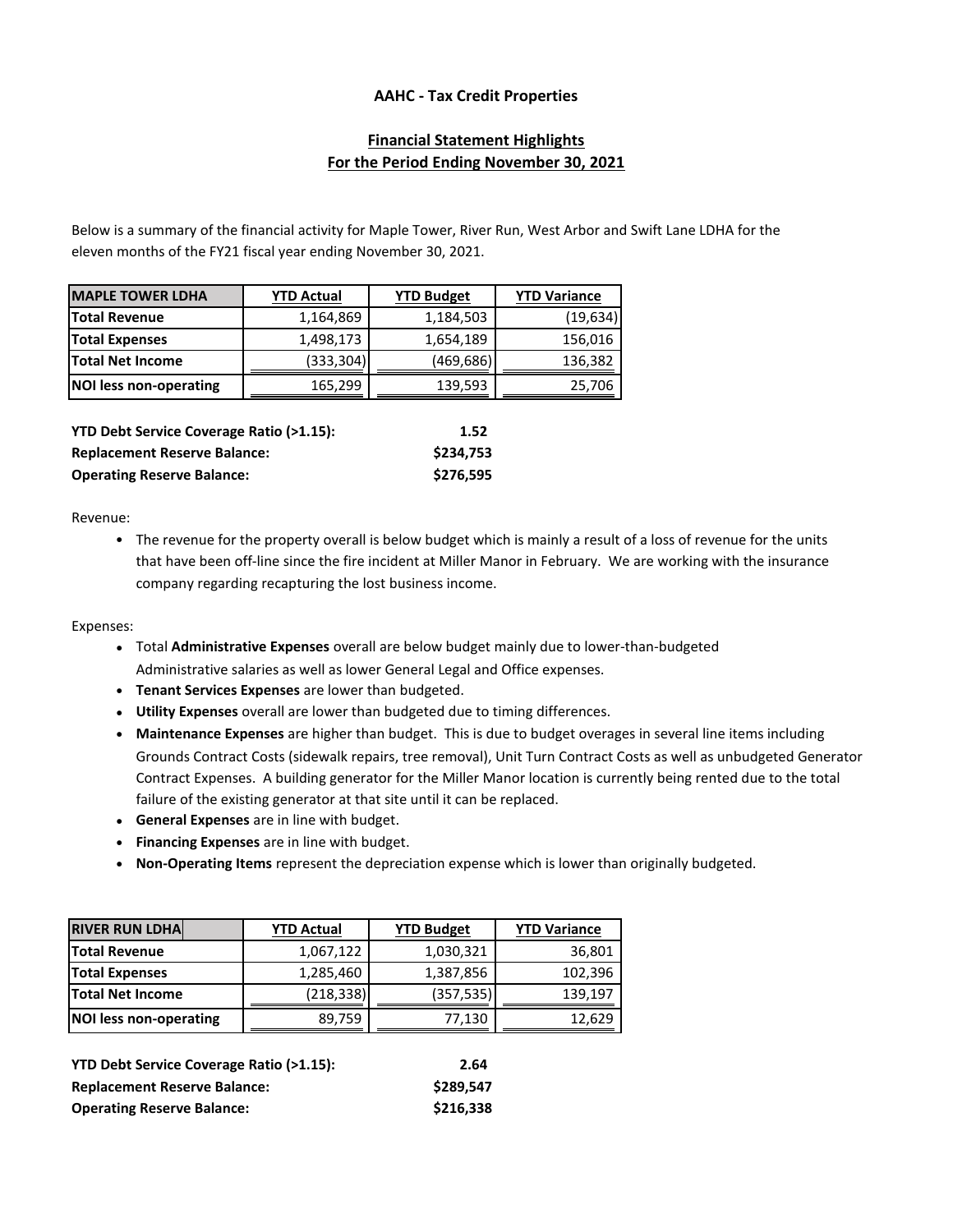Revenue:

• The revenue for the property is over budget and occupancy remains stable.

#### Expenses:

- Total **Administrative Expenses** overall are over budget mainly due to changes in staff allocation between actual and budget.
- **Utility Expenses** overall are higher than budgeted mainly due to timing differences.
- **Maintenance Expenses** are over budget due to higher-than-budgeted Appliance, Plumbing Contract Costs, as well as Unit Turn expenses.
- **General Expenses** are below budget. This is due to the budgeted Security expenses having been covered by CARES Act funding through March 2021. In addition, security service is no longer provided at Baker Commons.
- **Financing Expenses** are in line with budget.
- **Non-Operating Items** represent the depreciation expense which is lower than originally budgeted.

| <b>WEST ARBOR LDHA</b>        | <b>YTD Actual</b> | <b>YTD Budget</b> | <b>YTD Variance</b> |
|-------------------------------|-------------------|-------------------|---------------------|
| <b>Total Revenue</b>          | 680,210           | 661,369           | 18,841              |
| <b>Total Expenses</b>         | 907,797           | 912,600           | 4,803               |
| <b>Total Net Income</b>       | (227, 587)        | (251, 231)        | 23,644              |
| <b>NOI less non-operating</b> | 239,100           | 217,404           | 21,696              |

| YTD Debt Service Coverage Ratio (>1.15): | 1.61      |
|------------------------------------------|-----------|
| <b>Replacement Reserve Balance:</b>      | \$101.061 |
| <b>Operating Reserve Balance:</b>        | \$211.960 |

Revenue:

• The Revenue for the property is higher than budget and occupancy remains stable.

## Expenses:

- Total **Administrative Expenses** overall are in line with budget.
- **Utility Expenses** overall are slightly below budget due to timing differences.
- **Maintenance Expenses** are slightly over budget primarily due to higher-than-budgeted Unit Turn Contract Costs.
- **General Expenses** are in line with budget.
- **Financing Expenses** are in line with budget.
- **Non-Operating Items** represent the deprecation expenses which are in line with budget.

| <b>SWIFT LANE LDHA</b>  | <b>YTD Actual</b> | <b>YTD Budget</b> | <b>YTD Variance</b> |
|-------------------------|-------------------|-------------------|---------------------|
| <b>Total Revenue</b>    | 781,246           | 751,203           | 30,043              |
| <b>Total Expenses</b>   | 1,194,197         | 442.982           | (751, 215)          |
| <b>Total Net Income</b> | (412,951)         | 308,221           | (721,172)           |
| NOI less non-operating  | 228,426           | 290,621           | (62,195)            |

| <b>YTD Debt Service Coverage Ratio (&gt;1.15):</b> | 1.41     |
|----------------------------------------------------|----------|
| <b>Replacement Reserve Balance - Cinnaire:</b>     | \$6,400  |
| <b>Replacement Reserve Balance - Internal:</b>     | \$46,400 |